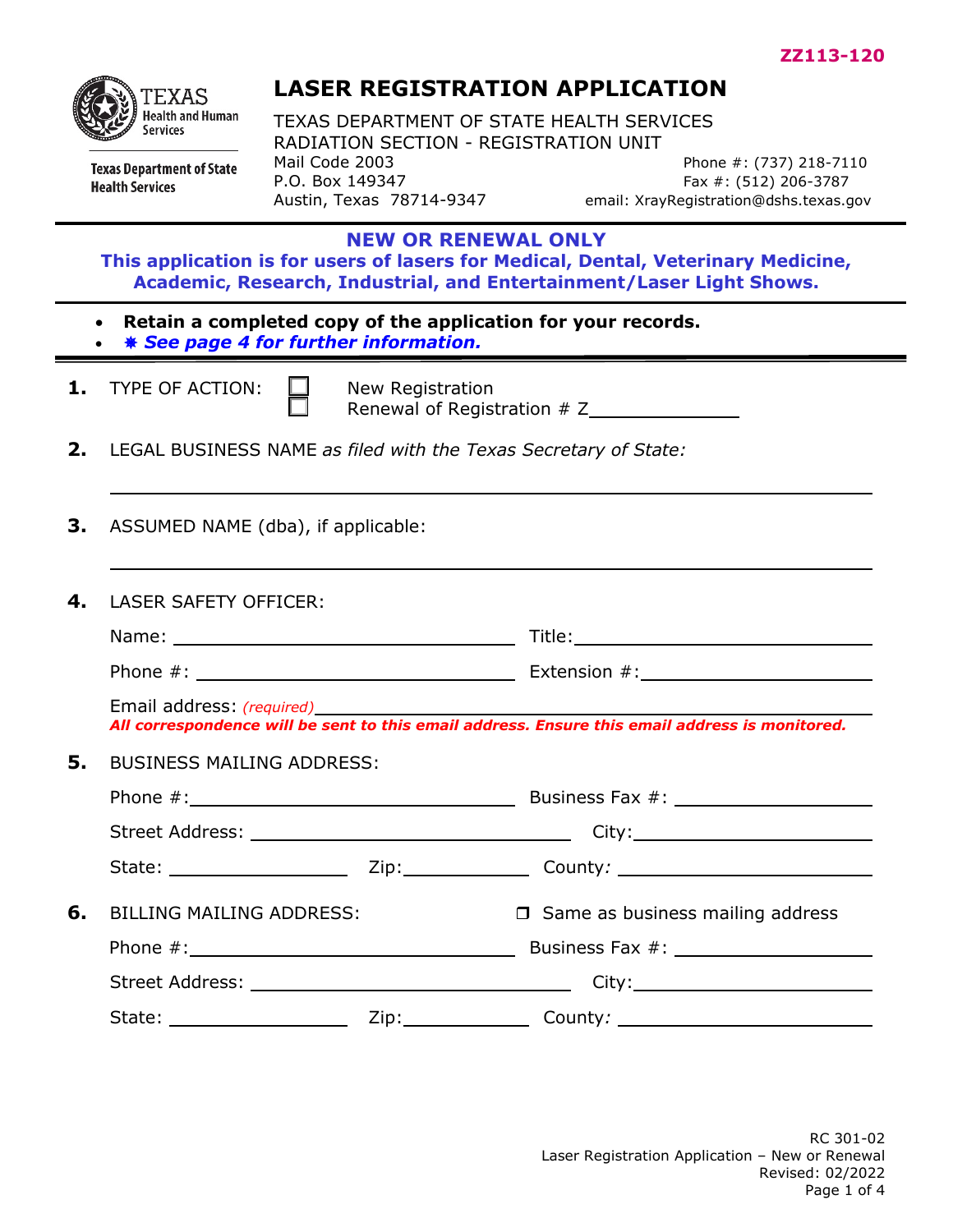#### **7.** PHYSICAL LOCATION & LASER INFORMATION:

*Copy this page and complete for each additional location where laser(s) are located.*

| PHYSICAL LOCATION IN TEXAS: | SITE $#$ : | (Renewal only) |  |
|-----------------------------|------------|----------------|--|
|                             |            |                |  |

| <b>Street Address:</b> |   |  |
|------------------------|---|--|
| $C1$ $C2$<br>ᄓ         | . |  |

County: Phone #:

#### LASER INFORMATION:

#### *Enter the total number of laser(s) in each category at this location. Include leased laser(s).*

| <b>Total No. of</b><br>Laser(s) | <b>Laser Description</b>                                                            | <b>Category</b><br>Code |
|---------------------------------|-------------------------------------------------------------------------------------|-------------------------|
|                                 | <b>Human Use</b>                                                                    | 601                     |
|                                 | Mobile Human Use (Lasers used at temporary sites for limited time<br>periods.)      | 601                     |
|                                 | <b>Veterinary Use</b>                                                               | 601                     |
|                                 | Mobile Veterinary Use (Lasers used at temporary sites for limited time<br>periods.) | 601                     |
|                                 | Academic / Educational / Research (non-human, non-live animal use)                  | 601                     |
|                                 | Entertainment / Laser Light Show <del>★</del>                                       | 600                     |
|                                 | <b>Industrial Use</b>                                                               | 600                     |
|                                 | Portable / Handheld Positive Material Identification (PMI)                          | 600                     |
|                                 | Pavement Evaluation *                                                               | 600                     |
|                                 | Outdoor Laser Firing (other than pavement evaluation) $*$                           | 600                     |

*See page 4 for further information.*

**8.** If the facility has a contracted provider of lasers, complete the following:

Provider name:

Provider Registration #: Laser Category Code(s):

Address (street, city, & zip code) where laser device will be used: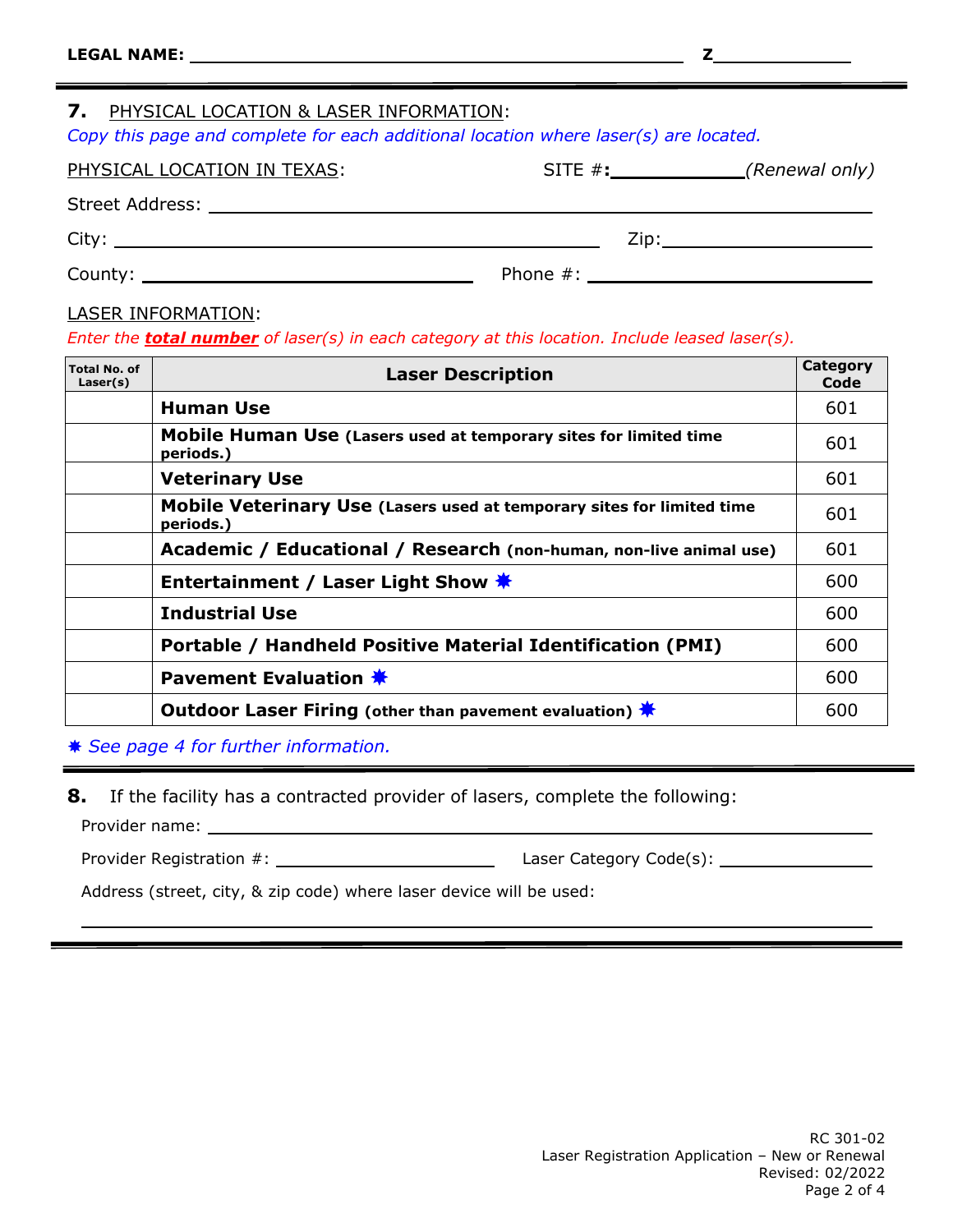**SIGNATURES:** This application is to be signed by:

- The Laser Safety Officer. (Sign in Section 9.)
- The Licensed Physician, if applicable. (Sign in Section 10.)
- The Applicant. (Sign in Section 11.)

#### **9. LASER SAFETY OFFICER (LSO)**:

- I certify that I will fulfill the duties and accept the responsibilities of the LSO as required in 25 TAC §289.301.
- I certify that all the information provided herein is true and correct to the best of my knowledge and will comply with all applicable provisions of 25 TAC §289.301.

| Typed or printed name | TX License Board No. or Title |  |
|-----------------------|-------------------------------|--|
| Signature             | Date                          |  |
|                       |                               |  |

#### **10. LICENSED PHYSICIAN: (MD, DO, DDS, DMD, DC, DVM, DPM)**

- As a **licensed physician,** I certify that I am the owner or associated with this applicant and provide supervision to non-practitioners administering laser radiation to human beings or animals in accordance with Title 25, Texas Administrative Code (TAC) §289.301.
- I certify that I am qualified and agree to carry out those duties and responsibilities as the Licensed Physician.
- I certify that all the information provided herein is true and correct to the best of my knowledge and will comply with all applicable provisions of 25 TAC §289.301.

Typed or printed name TX License Board No. or Title

Signature Date Date Date Date Date

#### **11. APPLICANT, OR PERSON DULY AUTHORIZED TO ACT ON BEHALF OF THE APPLICANT:**

*Certification must be made by the Administrator, President, CEO, COO, CFO, Partner, or Owner.*

I certify that all the information provided herein is true and correct to the best of my knowledge and will comply with all applicable provisions of Title 25, Texas Administration Code, Chapter 289*.*

Typed or printed name Title

Signature Date **Date**